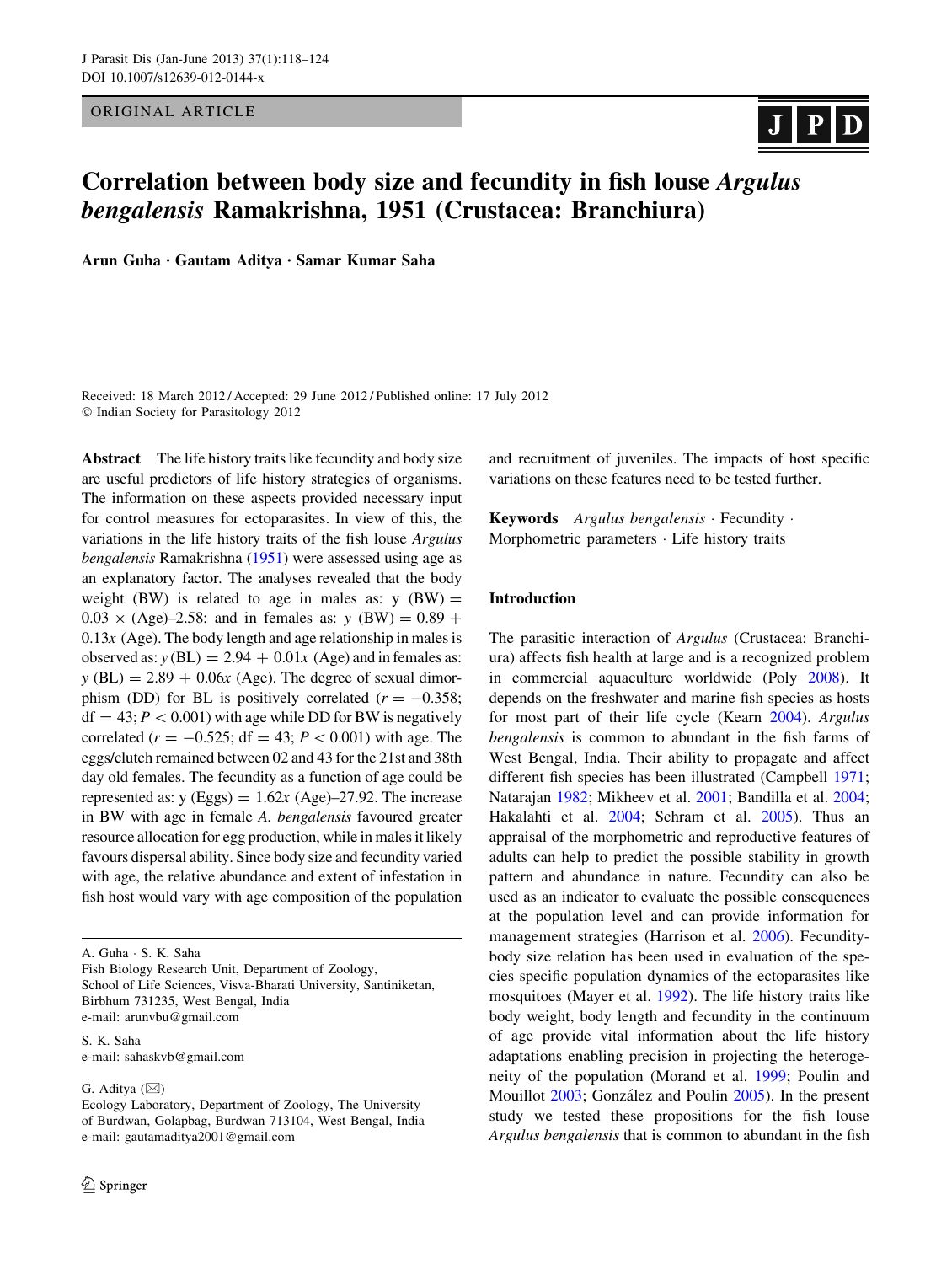<span id="page-1-0"></span>farms of West Bengal, India. The results would supplement data for comparison and analysis of species specific adaptations of fish louse in general and different species of Argulus sp. described (Ramakrishna [1951](#page-6-0); Thomas and Devaraj [1975;](#page-6-0) Natarajan [1982\)](#page-6-0) from India. The information on the life history traits of A. bengalensis would facilitate assessment and predictions of the population dynamics and can supplement appropriate management strategies for maintenance of fish health.

#### Materials and methods

#### Collection and rearing of fish louse

The fish were captured from different Argulus infested commercial fish farms from, Guskara (23°30N 87°45E/ 23.50°N 87.75°E), Churulia (23°47N 87°05E/23.78°N 87.08°E) and Kalna (23°13N 88°22E/23.22°N 88.37°E) of West Bengal, India with the help of traditionally used fishing nets and anesthetized with MS—222 (Sigma, India). The attached fish louse were then removed with the help of a scalpel and transferred into a container containing water. To avoid a homogenic population and maintain a heterogenic stable population of parasites, specimens were captured from different locations. In this study the fish farms were infested with only single argulid species Argulus bengalensis (Ramakrishna [1951](#page-6-0)). Identification of the parasite was performed following Ramakrishna [\(1951](#page-6-0)). The collected lice (P-generation) were kept in 15 nos. glass aquaria (58 cm  $\times$  26 cm  $\times$  38 cm) separately with proper aeration and Cirrhinus mrigala Hamilton (19.6  $\pm$ 1.22 cm), an Indian major carp as host for their maintenance and propagation (F2 generation). The egg clutches (by P-generation adults) laid on the wall of the glass aquaria were observed every 24 h and transferred to a beaker of 50 ml size containing pond water. The juveniles hatching on the same day were grouped together to constitute a cohort of F1 generation. The culture (F1 generation) was propagated in a similar way to obtain the adults of the F2 generation considered for the study. Owing to the maintenance of the culture as cohorts, age of an individual A. bengalensis could be followed. Data on the body weight (to the nearest 0.1 mg) and body length (to the nearest 0.1 mm) of individuals of a particular age were taken and recorded for both sexes. To note the fecundity (nos. of eggs/clutch), a female of known age was isolated and placed in glass beaker of 50 mL for a period of 24 h. If the beaker was found positive with an egg clutch, the number of eggs was counted and recorded along with the data of the body weight and body length of the female. The age of the female on that day was also recorded (i.e.  $+1$  day from the day isolated from culture). In case the glass beaker was

found empty the female was not considered any further for the study. (About fifteen females did not lay egg within 24 h post isolation.) Females of Argulus sp. are iteroparous and lay eggs repeatedly in their life time. To avoid disruption of the cohort and assure that data on fecundity of a particular age class is obtained, a female was used once for the fecundity data. For analyses, 143 adult laboratory cultured F2 generation A. bengalensis (65 male and 78 female) of different ages (in days) were considered.

#### Measurement of fish louse

In laboratory, the cultured lice from the same age group were cleared in lactic acid (Schram et al. [2005\)](#page-6-0) and anesthetized with MS—222. Measurements of the parasites were performed using an ocular micrometer and a stage micrometer under a laboratory microscope (Olympus, India) and recorded from posterior of caudal rami to anterior edge of carapace (Hakalahti et al. [2004](#page-6-0)). The weight of the individuals was recorded using a pan balance (SHIMADZU) and the measurements were restricted to body weight (BW) and body length (BL). Moreover, BL/ BW ratio was considered as a derived variable to represent shape of the individuals. To comment on the differences in the body weight and body length between the sexes, a quotient of degree of sexual dimorphism was deduced

Table 1 Pearson correlation matrix among different variables in (A) male ( $n = 65$ ) and (B) female ( $n = 78$ ) of A. bengalensis and (C) corresponding degree of sexual dimorphism (DD) for 47 pairs

| Variables                | BW                                                        |           | BL        | Age       |
|--------------------------|-----------------------------------------------------------|-----------|-----------|-----------|
| A. Male A. bengalensis   |                                                           |           |           |           |
| BL                       | $0.685*$                                                  |           |           |           |
| Age                      | 0.897*                                                    |           | $0.520*$  |           |
| AS                       | $-0.974*$                                                 |           | $-0.521*$ | $-0.919*$ |
| Variables                | ΒW                                                        | BL        | Age       | Eggs      |
| B. Female A. bengalensis |                                                           |           |           |           |
| BL                       | $0.731*$                                                  |           |           |           |
| Age                      | $0.841*$                                                  | $0.670*$  |           |           |
| Eggs                     | $0.822*$                                                  | $0.701*$  | $0.861*$  |           |
| AS                       | $-0.825*$                                                 | $-0.232*$ | $-0.642*$ | $-0.570*$ |
| Variables                | Age                                                       |           | $DD-BW$   | $DD-BL$   |
| bengalensis              | C. Degree of sexual dimorphism between male and female A. |           |           |           |
| $DD-BW$                  | $-0.525*$                                                 |           |           |           |
| $DD-BL$                  | $0.358*$                                                  |           | $0.196*$  |           |
| DD-AS                    | $0.828*$                                                  |           | $-0.468*$ | $0.391*$  |
|                          |                                                           |           |           |           |

BW body weight, mg; BL body length, mm; Age (days); AS aspect ratio, BL/BW; Eggs nos./clutch

 $* P < 0.05$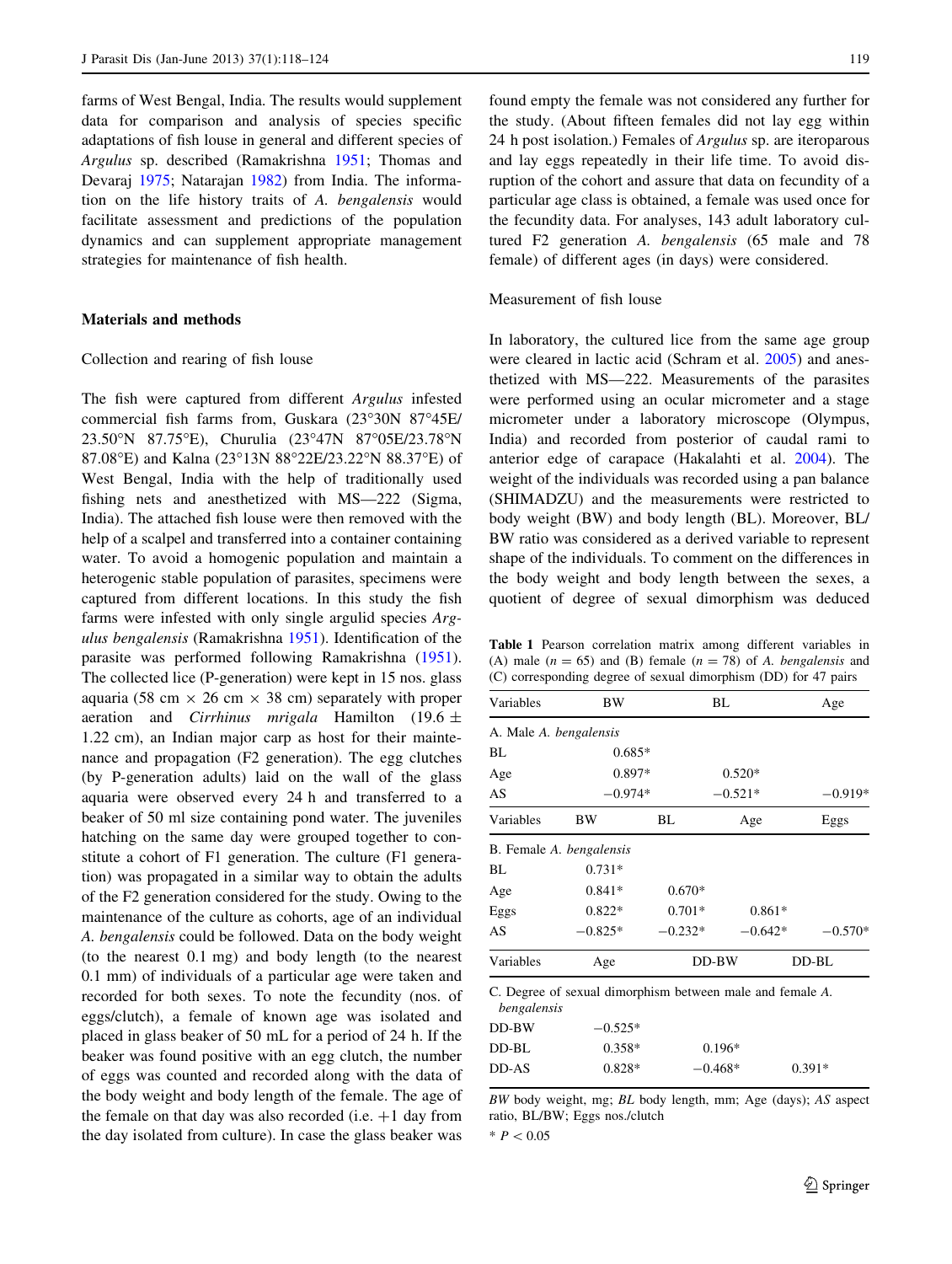<span id="page-2-0"></span>based on the following equation (Sharmila Bharathi et al. [2003,](#page-6-0) [2004](#page-6-0)) after arranging the data on body weight and length in ascending order of age:

For a particular trait and a pair of male and female A. bengalensis,

$$
DD_i = [(\text{female}_i - \text{male}_i) / (\text{female}_i + \text{male}_i) / 2]
$$

Here  $DD_i$  is the degree of sexual dimorphism for the ith pair of A. benglensis belonging to a particular age. A regression equation of DD-BL and DD-BW was constructed as a function of age to comment on the variation in the DD with age. For obtaining the degree of sexual dimorphism, 47 pairs of females and males of different ages could be considered.

Statistical analysis

The data obtained on the morphometric features namely body length (BL), body weight (BW) of both male and female individuals and data on fecundity (eggs laid) of females were subjected to correlation analysis. Regression equations (Zar [1999\)](#page-6-0) were constructed using BL, BW, and BL/BW ratio and fecundity as dependent variable and age as independent variable. In case of BL and BW relation, BW was considered as independent variable. The degree of sexual dimorphism (DD) based on the age was deduced to represent the variation in the sexes. Regression analysis was made with respect to the degree of sexual dimorphism for a particular morphometric feature against age. All the



Fig. 1 Linear regression equations between length and weight of (a) male, (b) female and length and age of (c) female; weight and age of (d) male, (e) female; aspect ratio visà-vis age of (f) male and (g) female A. bengalensis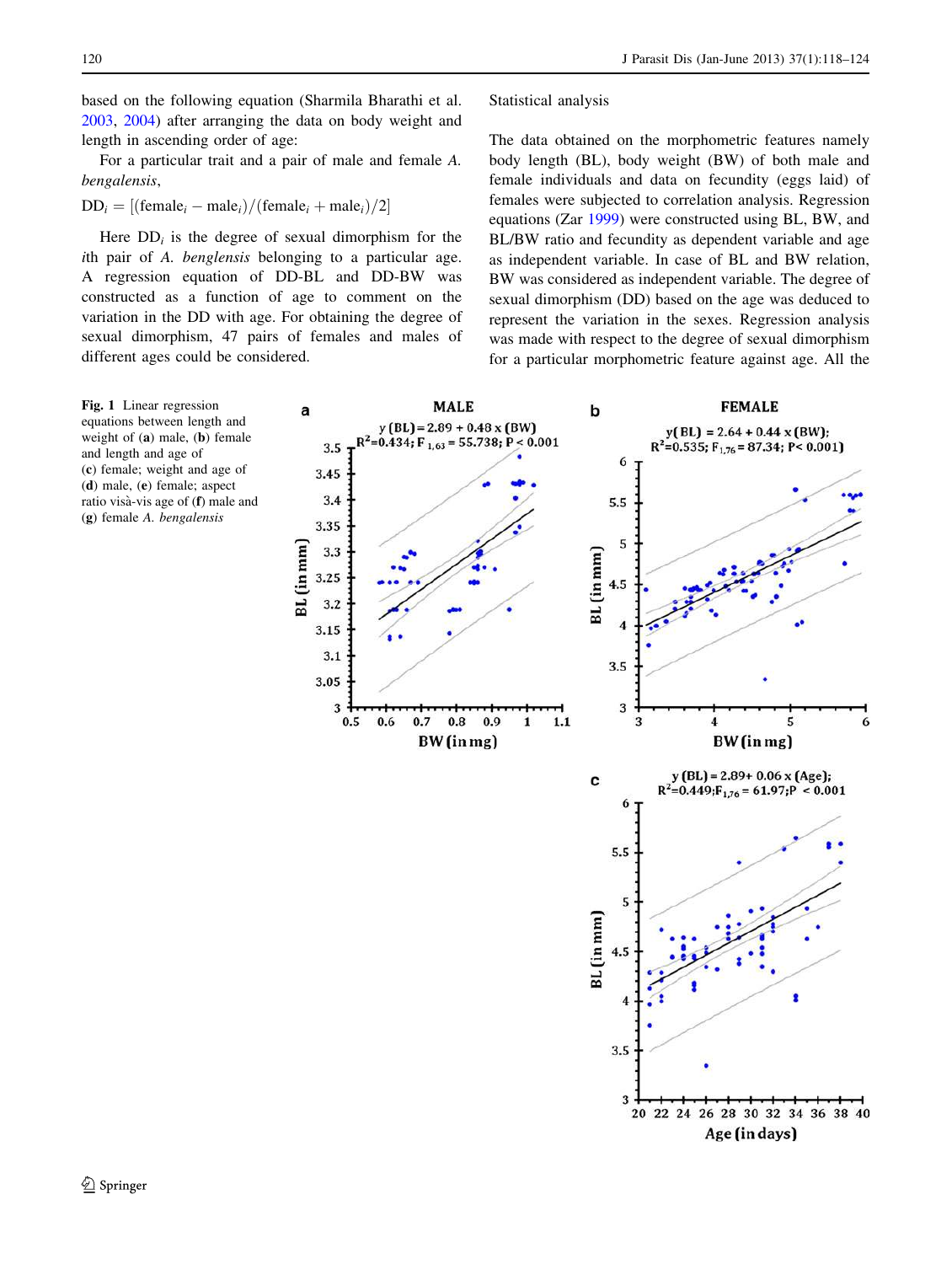Fig. 1 continued



statistical analyses were performed using XL-STAT for windows (Addinsoft [2009\)](#page-5-0).

## Results

The age of the male A. bengalensis ( $n = 65$ ) considered in this study was between 21 and 32 days (mean 27.6 days  $\pm$  0.49 SE) while the age of the females were between 21 and 38 days (mean  $27.85$  days  $\pm$  0.55 SE). The body weight (BW) of the male A. bengalensis  $(n = 65)$  ranged between 0.58 and 1.02 mg (mean 0.81 mg  $\pm$  0.02 SE) and the body length ranged between 3.13 and 3.48 (mean 3.28 mm ± 0.01 SE) with an BL/BW ratio being 4.15 mm/mg  $\pm$  0.08 SE (range 3.36–5.88 mm/ mg).

The body weight (BW) of the female A. bengalensis  $(n = 78)$  ranged between 3.1 and 5.94 mg (mean 4.9 mg  $\pm$ 0.082 SE) and the body length ranged between 3.35 and 5.65 (mean  $4.57$  mm  $\pm$  0.05 SE) with an BL/BW ratio being 1.06 mm/mg  $\pm$  0.02 SE (range 0.72–1.43 mm/mg). The body weight (in mg; BW), body length (in mm; BL) and BL/BW aspect ratio (in mm/mg; AS) varied with the age of A. bengalensis for both the sexes. These features exhibited a positive correlation with age and among themselves (Table [1](#page-1-0)A, B).

The data obtained on these life history traits were applied for regression analyses. The analyses revealed that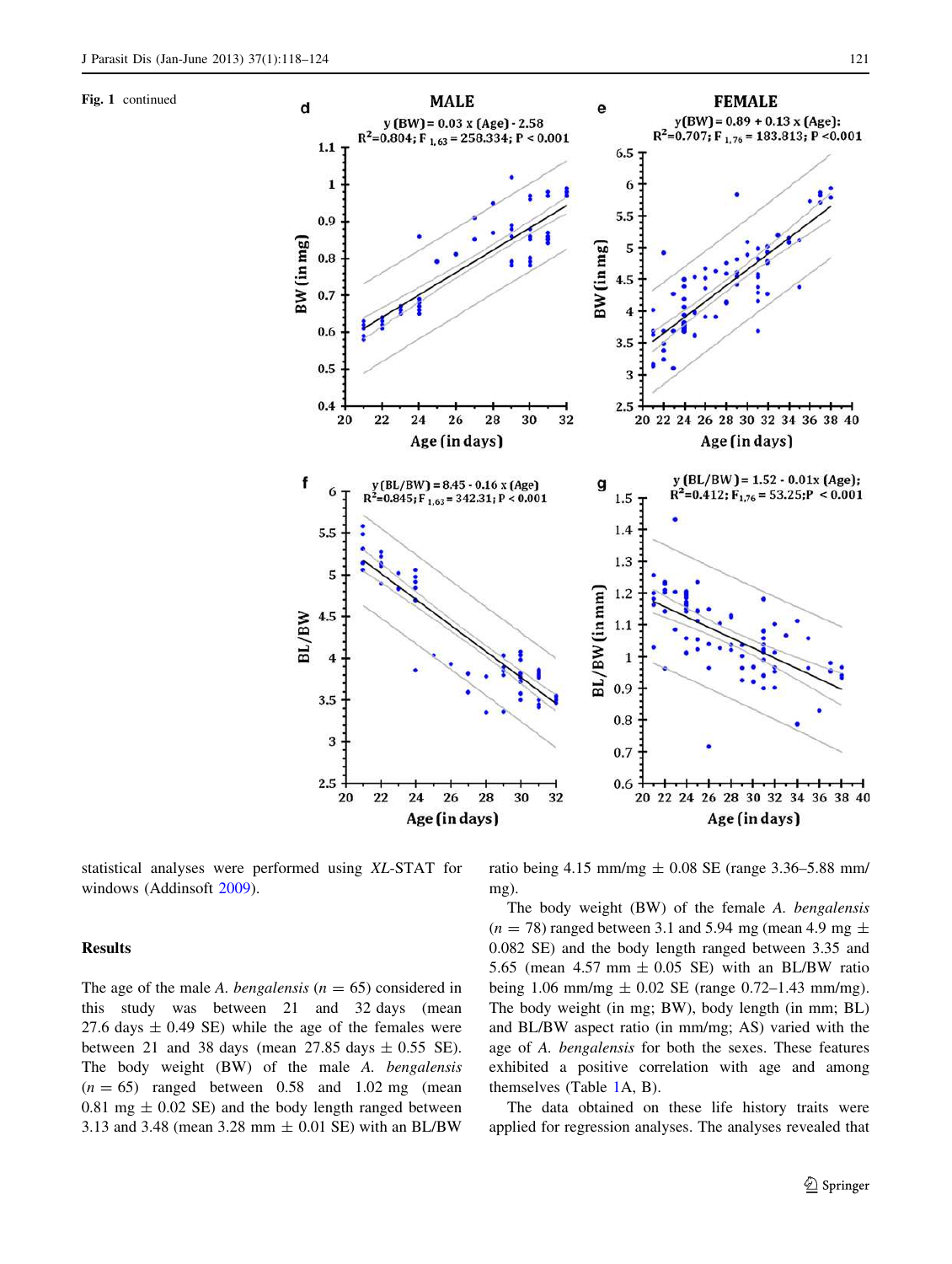<span id="page-4-0"></span>Fig. 2 Correlation between eggs/clutch (no.) and a weight; b age; and c length of female A. bengalensis



in males the body length  $(x)$  is related to body weight (y) as:  $y = 2.89x + 0.48$   $(r^2 = 0.434; F_{1,63} = 55.738;$  $P < 0.001$ ). The relation between body length (y) and age (x) was:  $y = 2.94x + 0.01$  ( $r^2 = 0.271$ ;  $F_{1,63} = 23.404$ ;  $P < 0.001$ , while the relation between body weight (y) and age (x) was:  $y = 0.03x - 2.58$  ( $r^2 = 0.804$ ;  $F_{1,63} =$ 258.334;  $P < 0.001$ ). In case of females the relationship between the body length  $(x)$  is related to body weight (y) as:  $y = 2.64x + 0.44$   $(r^2 = 0.535;$   $F_{1,76} = 87.34;$  $P < 0.001$ ). The relation between body length (y) and age (x) was:  $y = 2.89x + 0.06$  ( $r^2 = 0.449$ ;  $F_{1,76} = 61.97$ ;  $P < 0.001$ ), while the relation between body weight (y) and age (x) was:  $y = 0.89x + 0.13$  ( $r^2 = 0.707$ ;  $F_{1,76} =$ [1](#page-2-0)83.813;  $P < 0.001$ ) (Figs. 1, 2).

The number of eggs present per clutch was between 02 and 43 (mean  $17.32 \pm 1.05$  SE). The number of eggs laid (y) by a female A. bengalensis was used as an indicator of fecundity. The eggs/clutch  $(y)$  was related with age  $(x)$  as :  $y$  (eggs) = 1.62 $x - 27.92$  ( $r^2 = 0.741$ ;  $F_{1,76} = 217.8$ ;  $P <$ 0.001); with body length (x):  $y$  (eggs) = 14.64 $x - 49.71$  $(r^2 = 0.491; F_{1,76} = 73.35; P < 0.001)$ ; with body weight (x): y (eggs) =  $10.42x - 28.31$ ;  $(r^2 = 0.676; F_{1,76}$  = 158.49;  $P < 0.001$ ) (Fig. 2).

A significant degree of sexual dimorphism was noted with respect to the body weight and body length of A. bengalensis. The mean values of degree of sexual dimorphism varied for BW and BL and BL/BW ratio (Fig. [3\)](#page-5-0). The correlation coefficients  $(r)$  among the variables are shown in Table [1](#page-1-0)C. It was noted that the females were of higher age and length than males but the males had a higher BL/BW ratio, indicating that in males the length per unit weight was higher.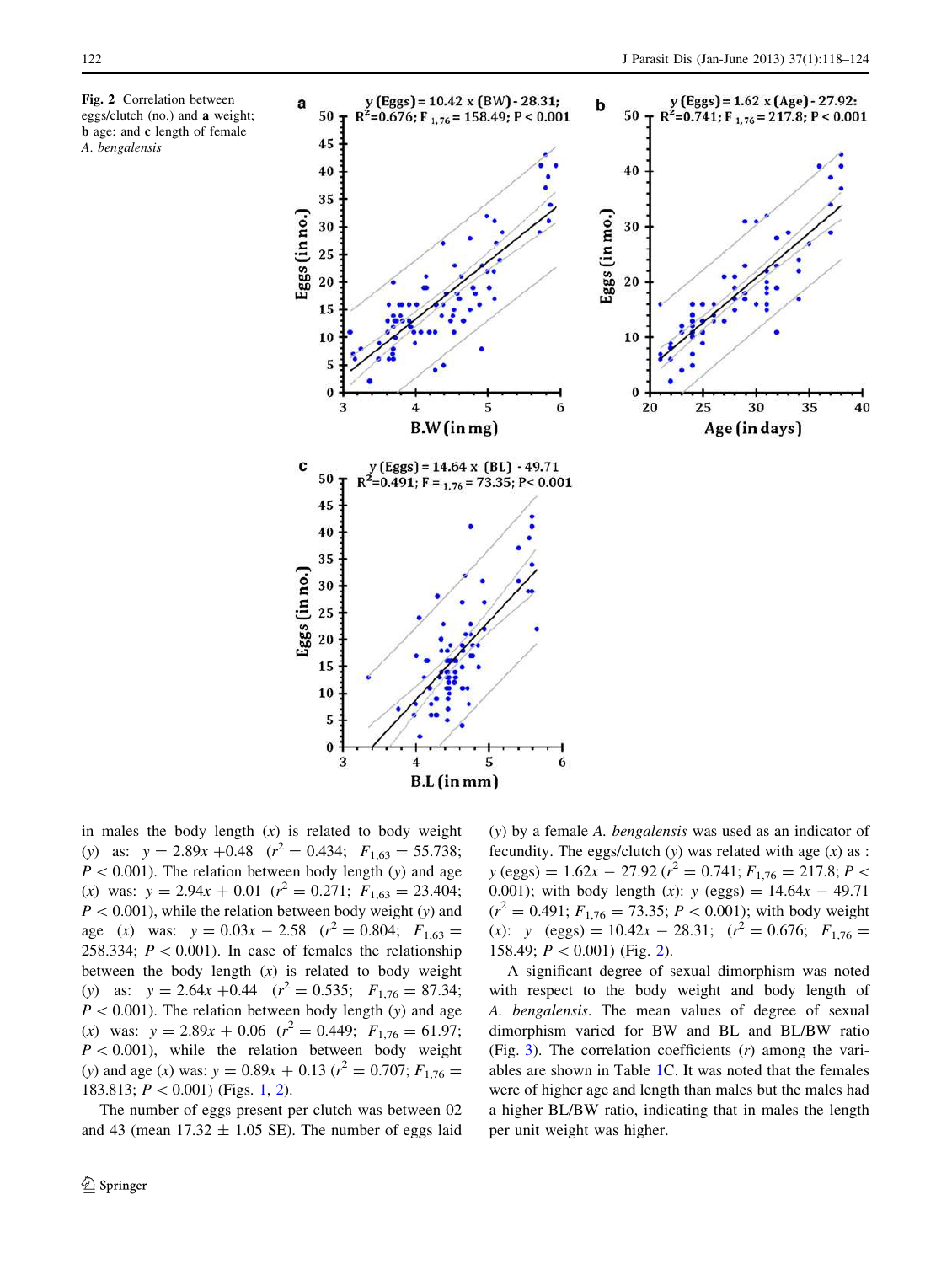<span id="page-5-0"></span>

Fig. 3 The mean degree of sexual dimorphism (DD) between male and female A. bengalensis ( $n = 47$  pairs of A. bengalensis) (SE omitted due to values less than 0.03). BW weight, mg; BL length, mm; aspect ratio; BL/BW

#### Discussion

The life history theory encompasses the strategies to secure reproductive fitness in the context of environmental conditions to which the organisms are adapted. Fecundity as a life history trait allows quantification of reproductive fitness of organisms. Other life history traits like the body weight and body length of organisms reflect the resource available for allocation towards safe and sound reproductive effort (Taylor et al. [2009](#page-6-0)). Reproductive effort can be viewed as investment towards making new viable individuals to perpetuate and increase the number of existing genes of the organism in context. A key element of the life history strategy is to maximize reproduction to attain maximum fitness (Llodra et al. [2000](#page-6-0)). Evolution favours such life history strategy that maximizes propagule numbers in the context of existing environmental conditions. Thus a correlation between the body size (body weight, body length) with the fecundity is expected as evident in the life history features of insects and crustaceans, adapted to free living or ectoparasitic mode of life (Poulin and Hamilton [1997](#page-6-0); Pasternak et al. [2004](#page-6-0)).

The relation between body size and fecundity in ectoparasites like insects and crustaceans bear relevance in understanding population attributes. Predictions can be made on the population growth and fitness at the individual and population level. The intensity and prevalence of Argulus sp. depend on host specificity and host body weight (Shafir and Oldewage [1992;](#page-6-0) Walker et al. [2008\)](#page-6-0) and switching between hosts species (Mikheev et al. [2004](#page-6-0);

Bandilla et al. [2008\)](#page-6-0). Relative density and population growth of Argulus sp. is dependent on the intrinsic rate of increase and the characteristic life history traits of the individuals constituting the population. This would enable adoption of appropriate management strategy with higher precision.

From the morphometric data and their interrelation it appears that in A. bengalensis the body weight and body length features are dimorphic. This can be attributed to the fact that the females carry the eggs and thus are evolutionary selected for larger in size. Smaller size in males facilitates dispersal in space. The fecundity was found to be a positive function of age, and the age was positively related to body size and body length. Thus with increase in age, body length (BL), body weight (BW) and fecundity (F) increases. In comparatively older female fecundity is higher and is expected to lay more eggs and contribute more to the increment of the population contrast to the relatively younger female in the population (Fig. [2](#page-4-0)). In crustaceans, free-living or parasitic fecundity is a positive function of body mass and length. In parasitic Ascothoracida and Rhizocephala, the body size is correlated with fecundity (Poulin and Hamilton [1997\)](#page-6-0). It has been demonstrated in caridean shrimps Mirocaris fortunata (Decapoda: Caridea), fecundity and biomass are positively correlated to cephaolothoracic length (Llodra et al. [2000](#page-6-0)). In brachyuran crab Portunus spinimanus fecundity is positively related to the body size (Santos and Fransozo [1997](#page-6-0)).

Further studies incorporating other life history parameters and their trade-offs should be carried out to infer about the relative importance of body size and fecundity as life history traits in A. bengalensis. Nonetheless this is the first report on the relation between the morphometric correlates and fecundity of A. bengalensis that can help to deduce the population growth based on the body size and fecundity.

Acknowledgments We thank the two anonymous reviewers for their comments for enhancement of the manuscript. The authors are grateful to the respective Heads, Department of Zoology, Visva Bharati University, Santiniketan, and The University of Burdwan, Burdwan, for the facilities provided, including DST-FIST. The UGC fellowship to AG through UGC-CAS project of Department of Zoology, Visva Bharati University is thankfully acknowledged. The research grant awarded to GA by UGC (F. 30-90(SC)/(SA-II)/2009 dt 17 September 2009) is duly acknowledged. The financial assistance through a Major Research Project awarded to SKS by UGC (F. 33-333/2007(SR) dt 10th March 2008) is thankfully acknowledged.

#### References

Addinsoft SARL (2009) XLSTAT software, version 9.0. Paris, France Bandilla M, Hakalahti T, Hudson PJ, Valtonen ET (2004) Aggregation of Argulus coregoni (Crustacea: Branchiura) on rainbow trout (Oncorhynchus mykiss): a consequence of host susceptibility or exposure? Parasitology 130:169–176